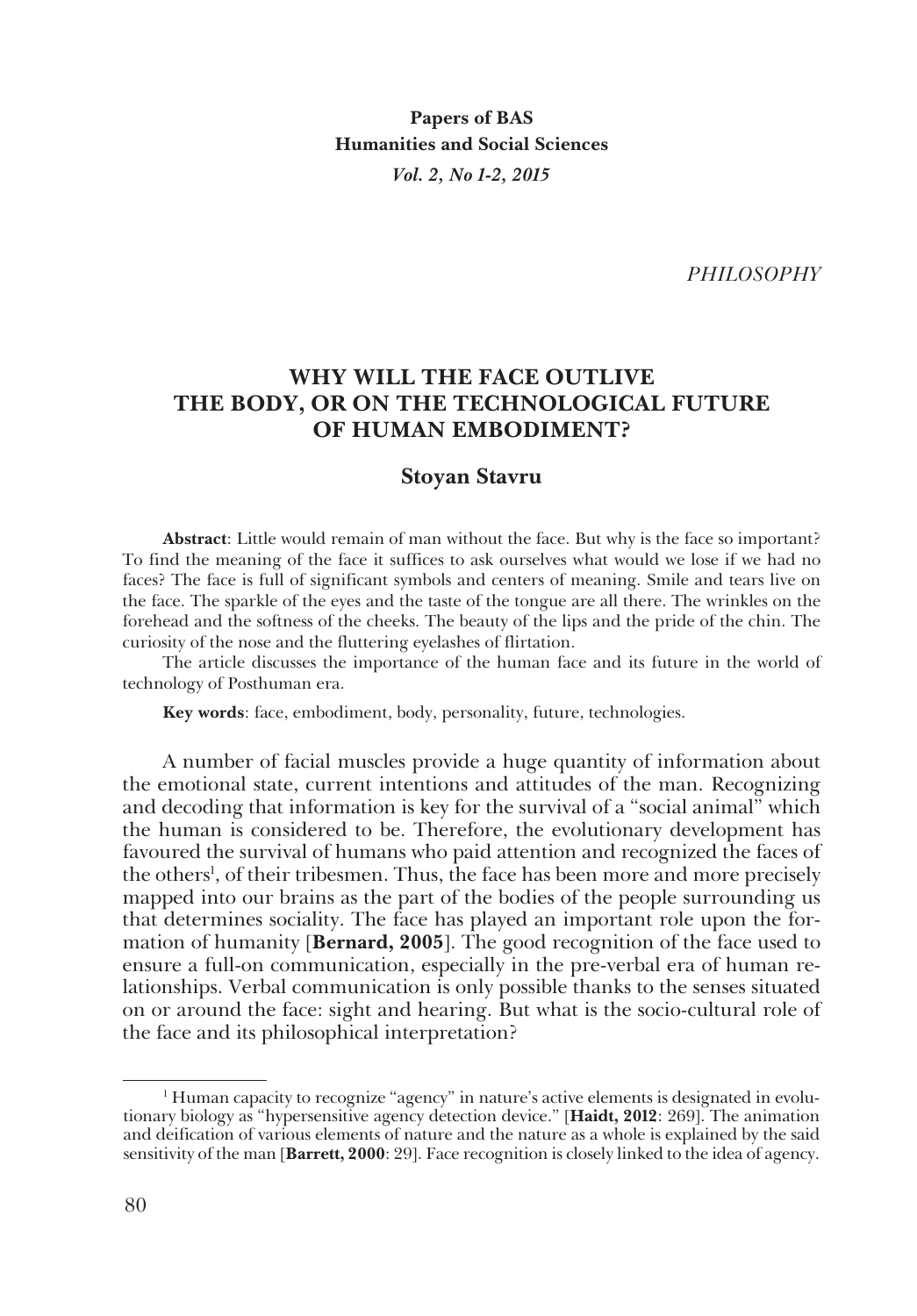#### **1. The catch of the face and resistances of the body**

Face is an abstraction of the body. As a part of the body the face is *the body's hermit* – *there is least body in the face*. The face is much more differentiated, detailed, tender and expressive. It is the top aristocratic part of the body's upper half. It cannot move on its own and relies on the body muscles (the neck, the hips) to do it for it. But it is precisely the face that determines the body's location with respect to the looker: en face, profile, with one's back<sup>2</sup>. The body lineup is governed by the face which is the former's most representative part. The body is represented and socially identified through the face. The face is the body's passport, it is the certificate of the body. With its representative functions the face is moving away from the body. As a social entry to the body, a document of its integration into the world of subjects, the face is a sign placed outside and beyond the body. In this sense the face is not the body, it is the speaking opposition of the speechless body. The face is an answer to the body's contestation of the prerogative of human consciousness. The body is at a constant risk and in constant need – it can be hurt at every instant and every instant requires our attention as one for surviving. We must protect it and satisfy its needs of water, food, rest, etc. This creates a sense of vulnerability of the consciousness – it compromises itself by its constant dependence on the body: "The body is a permanent contestation of the prerogative attributed to consciousness of "giving meaning" to each thing; it lives as this contestation." [**Levinas, 1969**: 129].

Defining the face as the part of the body "of least body" comes to defend the "prerogative of consciousness." The consciousness owns a part of the body that is in its possession – it is the face. The face is qualitatively different from the "naked and hungry body," it is above (even in purely physical terms) that body.

But the face does not exhaust the body. Although it is above the body, it is less than a body. Similarly to language, the face *typifies* the sensations of the body that are otherwise inaccessible in their uniqueness [**Bergson, 1910**]. The body gives the tinge of colorfulness of the states of consciousness, which can only partially be recognized on the face. The body gives the nuances of the face. *The body happens, while the face tries to signify that happening*. The body is a cauldron where all sensory sensations, impressions and feelings are merged and melted. This spontaneity of dynamic Ego living in the body finds its momentary manifestations in facial expressions. The face is a screen of what is happening inside the body but a screen simplifying the bodily dynamics to expressions/images which are understandable for the looking others. As Husserl says: "my animate bodily organism (in my primordial sphere) has the central "Here" as its mode of givenness; every other body, and accordingly the "other's" body, has the mode "There" [**Husserl, 1960:** 116]. The Other's corporeal presence, without a face, is opaque, impenetrable. The Other appears only through, in his/her face, mastered to an image.

The incomprehensibility of the body is also linked to its *duration*, to *its existence in time*. The body lives in time as continuity in which not even a single cause

<sup>&</sup>lt;sup>2</sup> On the other hand, the face is always absent for its holder. The mirror is the only key to "our missing image," an "echo of the face." [**Igov, 2002**: 10].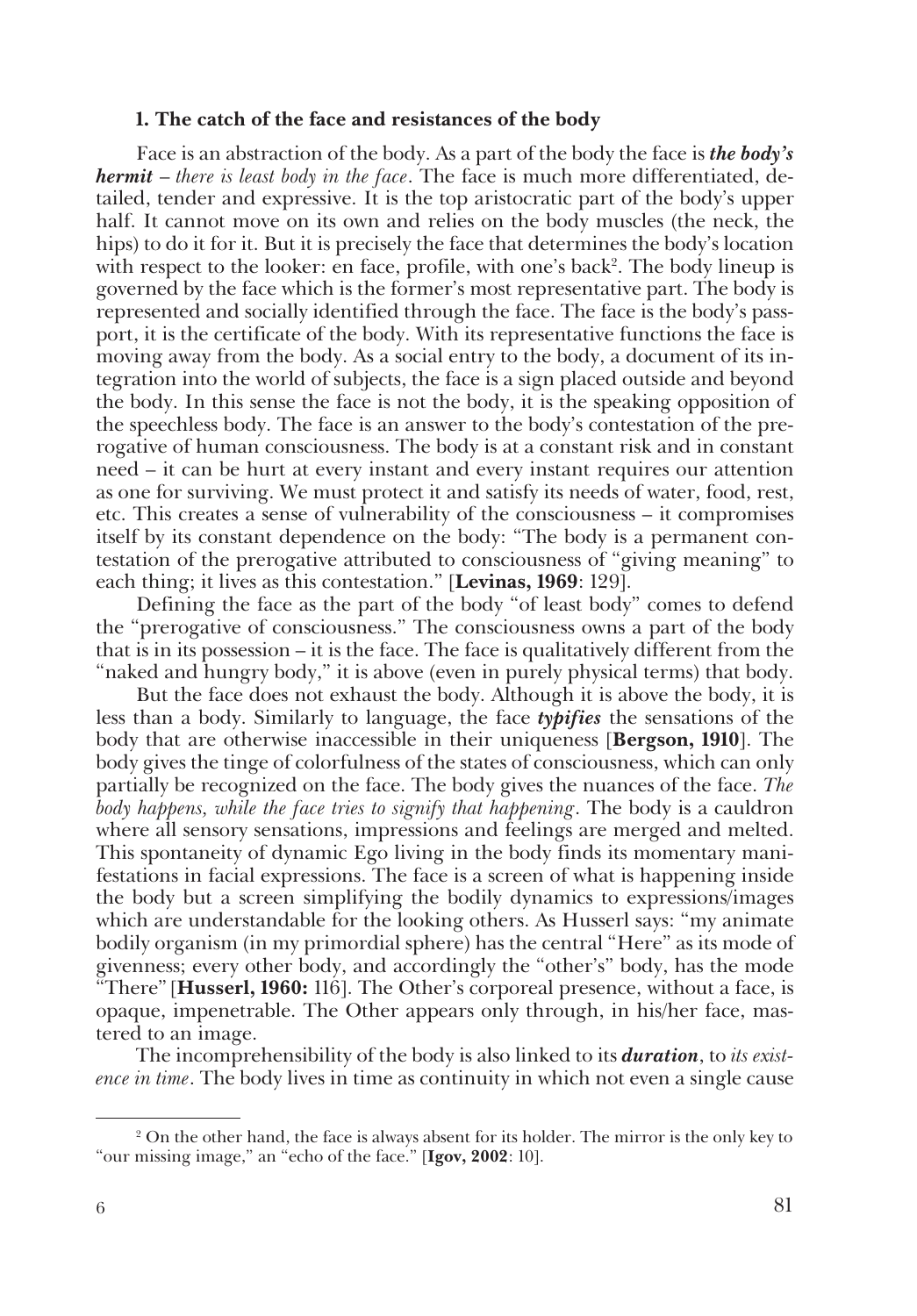repeats itself for every state is always different and new (every repetition and new state). To much greater extent the face is situated in a homogeneous space where we can search the objective rules of causation. As Henri Bergson says in *Time and Free Will. An Essay on the Immediate Data of Consciousness* in order to foresee the actions of a person we have to understand such person's experiences. However, we can only understand them by experiencing them:

"But if Peter and Paul (two randomly chosen subjects – *my remark* – S.S.) have experienced the same feelings in the same order, if their minds have the same history, how will you distinguish one from the other? Will it be by the body in which they dwell? They would then always differ in some respect, viz., that at no moment of their history would they have a mental picture of the same body. Will it be by the place which they occupy in time? In that case they would no longer be present at the same events: now, by hypothesis, they have the same past and the same present, having the same experience" [**Bergson, 1910**: 188]

The body is *the last, insurmountable difference*. The body is what constitutes me as precisely that subject that passes through and changes in time. The face, on the contrary, persists in its image. It is to much less extent dependent on time: even when the corporeal surface of the face gets covered with the wrinkles of old age, these wrinkles witness the old age of the body (the time having passed for the body), without compromising the meaningful depth of the face that preserves the essence (identity) of man.

Behind every face exists a dynamic sequence of states in time that transfuse and penetrate each other. The behaviour of the face is all actions that happen in the body. The body remains its tinges in the Ego, "which is in a perpetual state of becoming" [Ibid., p. 130], and "which lives and develops by means of its very hesitations, until the free action drops from it like an over-ripe fruit" [Ibid., p. 176]. The body is *pure duration in time*<sup>3</sup>, which cannot be represented and arranged as simultaneities in space. At the very moment when we attempt to reduce the constantly changing and inter-permeating states of the body to linguistic designations, to words of specific meaning, we efface them, removing precisely what is the most essential about them and reduce them to communication "banalities". Thus, *the language* that help us understand each other and that makes communication possible destroys the spontaneity of our experiences and turns them from states lasting in time into units situated in space. In language the richness of our experience (including the richness of our corporeal experience) crystallizes into ordered and "interchangeable" feelings – a second self "covers the first one" [Ibid., p. 167]. If our entire essence is reflected (settles) in the states and each feeling contains the tinge of all others, then language "denotes these states by the same words in every case: so that it has been able to fix only the objective and impersonal aspect of love, hate, and the thousand emotions which stir the soul" [Ibid., p. 164]. Language is much more closely

<sup>3</sup> The idea of Merleau-Ponty's idea of corporeal intentionality, of body as consciousness could also be read in this sense for every thinking and thinking with body, here and now. Whenever man thinks, (s)he thinks as a body that lasts in the moment of thinking [**Merleau-Ponty, 2005**].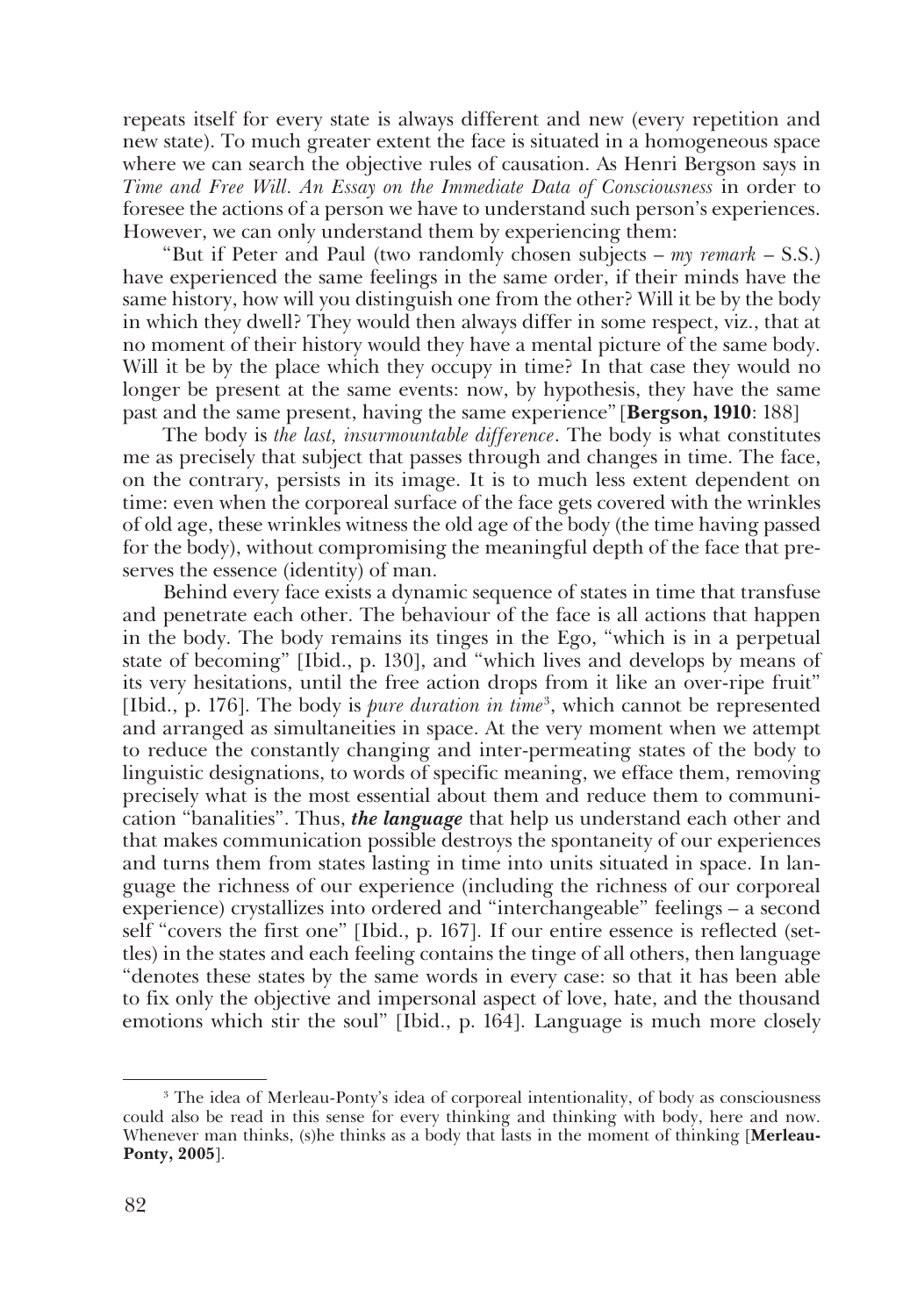linked to the face – it creates itself there and to some extent describes the face itself. The face speaks on behalf of the body by "solidifying" its fluctuations and makes them understandable for the other participants in communication. The price for the convenience to understand each other is *the body's solidification to a face*. The homogenization of the incessant movements of the body to words designating static states. The face frames the body.

As *a speaker of the body* the face gets access to participation in the community of rational subjects. That access has been granted to merit the service of mastering (grasping) the body. The distancing of the face from the body is the effective strategy to win the confidence of the community made up of subjects who consider themselves disembodied. *The bodies enter the community as faces because the face makes encounter possible*. The face aestheticizes and ethicizes separately from the body, as its counterpoint. This requires increasingly greater and more stringent asceticism from the face in view of its corporeal origin. From a part of the body-object the face should be emancipated into an independent image-subject. This metamorphosis of the face requires skillful techniques of effacing its corporeal origin. In his/her face one distances himself from his body. It is the haven of the subjectivity that has withdrawn itself from the flesh. The face is surrounded by body but it is powerful enough to turn itself from a "selfdefending" into an "attacking" part of the body. Thus, the opposition (clash) between the face (soul) and the body also originates.

However, the trap for the face (soul) is not the body but the other way round: *the face is the trap for the body*, calming it down, personalizing it, individualizing it. The face distances ourselves from the body, disembodies ourselves and the Other and makes us interlocutors. The face is the birthplace of language and word. It is the beginning of every dialogue. It is defenseless (Levinas) but also restraining. The face, in contrast to the body, cannot be killed. Thus, hanging on the body, the face protects it from becoming an anonymous victim, a unit of mass statistics. The face absorbs the attention into the social interaction and the body participates as a part (the face is also a source of a great deal of nonverbal information) of the so-called non-verbal communication whose "supplementary" function is more and more often defined as key for communication. The face casts its shadow onto the body. The latter remains in the background.

## **2. Body and Face – metamorphoses and interactions**

The face is *the individual*. It *makes the body indivisible*. Although it is made up of a number of organs, tissues and cells, which, as a rule, are replaceable (exchangeable), the face invalidates that substitutability of theirs and makes them a whole (hence the questions concerning identity in case of organ and tissue donation). The face integrates the parts into a unified body even where they have left its entirety. Thus, for instance, reproductive cells separated from the body can preserve their belonging to the body because of face's indivisibility. A single face binds together all parts of the body. They are not units, they cannot be counted because they all have the same face. The face can conceal the decomposition of the body, its fragmentation and disease. It still makes us individuals even if the body is dismembered or plotted. Anatomy is a science that does not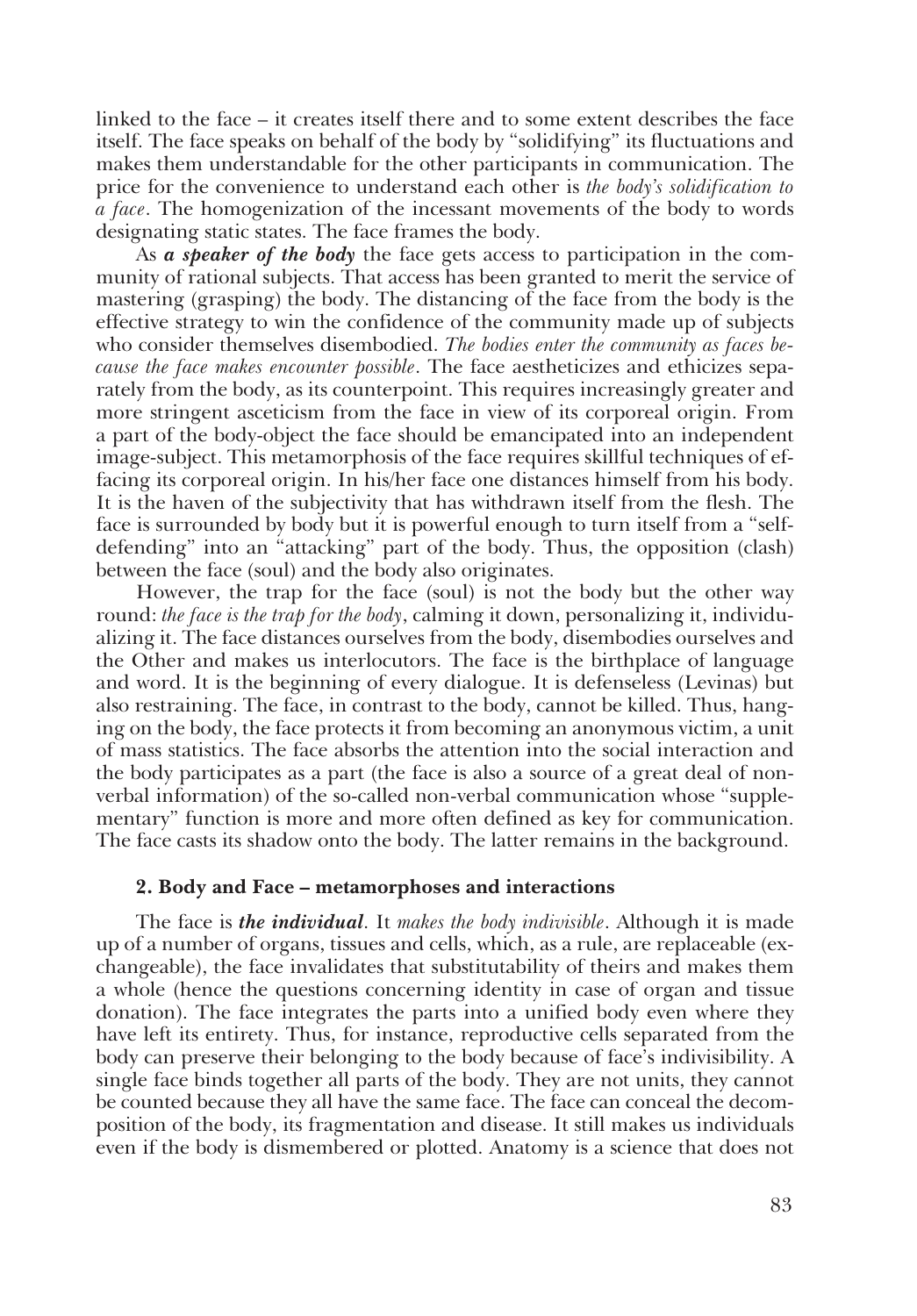know human face because the latter would prevent it from studying the parts of human body. The face is an enemy of anatomy because it does not allow it the latter to divide the body into parts (plotting) and to typify the remains as generically defined corporeal zones. Without the face the body would be an anatomical mannequin.

The face also stands behind *human rights*. The indivisibility ensured by the face is the fundament of inviolability of the body. The body is inviolable when it has a face. *Human rights are rights of its face*. Rights of faces. The law loves the face because it enables the former to set aside embodiment (irrationality, unforeseenness) of legal personality. With the face the law is sure that it would not be dependent on the contingencies of corporeality. The face is well-mannered, orderly, capable of bringing order into the body. That's why the law relies on the face, turns it into the second name of legal personality\*: the latter is called in law "natural person". Even the companies, which are "legal fictions", are represented into the legal space as "persons", "legal persons." The law likes working with faces because it is afraid of the body. The face is a normative island into the chaos of the body, a place where the "conquest" (regulation) of the body, its subjection to rational rules, can start from. The face is an ally of the law in its fight to discipline the body. Symmetry and orderly arrangement of the face, all elements of the face are ones of fixed position and proportion to one another, they are a promise of order into the body itself (a carefully kept haircut is also a promise of order, a promise dwelling on the head, in immediate proximity to the face). The esthetics of the face is a consequence of its orderliness. The latter is of normative character as well. A face that conforms to proportions is a beautiful face. The beautiful face is an expected face, it shows order and reveals health. The face is the social wrapping of the body cutting the unpleasant edges of incarnatedness.

But the face is the double agent who works not only for the order coming from the outside but it also represents *the "secret life" of the body*. The face lives on credit granted by the body. It is a part of the body and cannot exist without it. "Being is given to the body" [**Slavova, 2014**: 58] – to the body that is capable of going beyond itself. The face is the tip of the iceberg-body protruding above the surface of embodiment in order to make conscious social interaction possible. The face is the way out of the body. The essence of the self exits through the face, the essence of the self is manifested by means of it (and of the word). Age, diseases, hardships of the body sooner or later begin to live as signs on the face. The *order of the face has its cracks through which the body pours out*. Facial grimaces reveal the body behind (actually, underneath) it. The beautification of the face can conceal the body but only temporarily. When the carnival of the face gets off the stage of observation the body that has fell out of focus shows its imperfections. The body writes on the face. Sooner or later, the body catches up with the face. Although death is a bodily phenomenon it devours the face as well.<sup>4</sup> The

<sup>\*</sup> In Bulgarian the word for "face" and for "person" is the same.

<sup>4</sup> Culture itself has been defined as a "willful care about preserving the existence against the threat of death and dying." [**Goranov, 2014**: 141].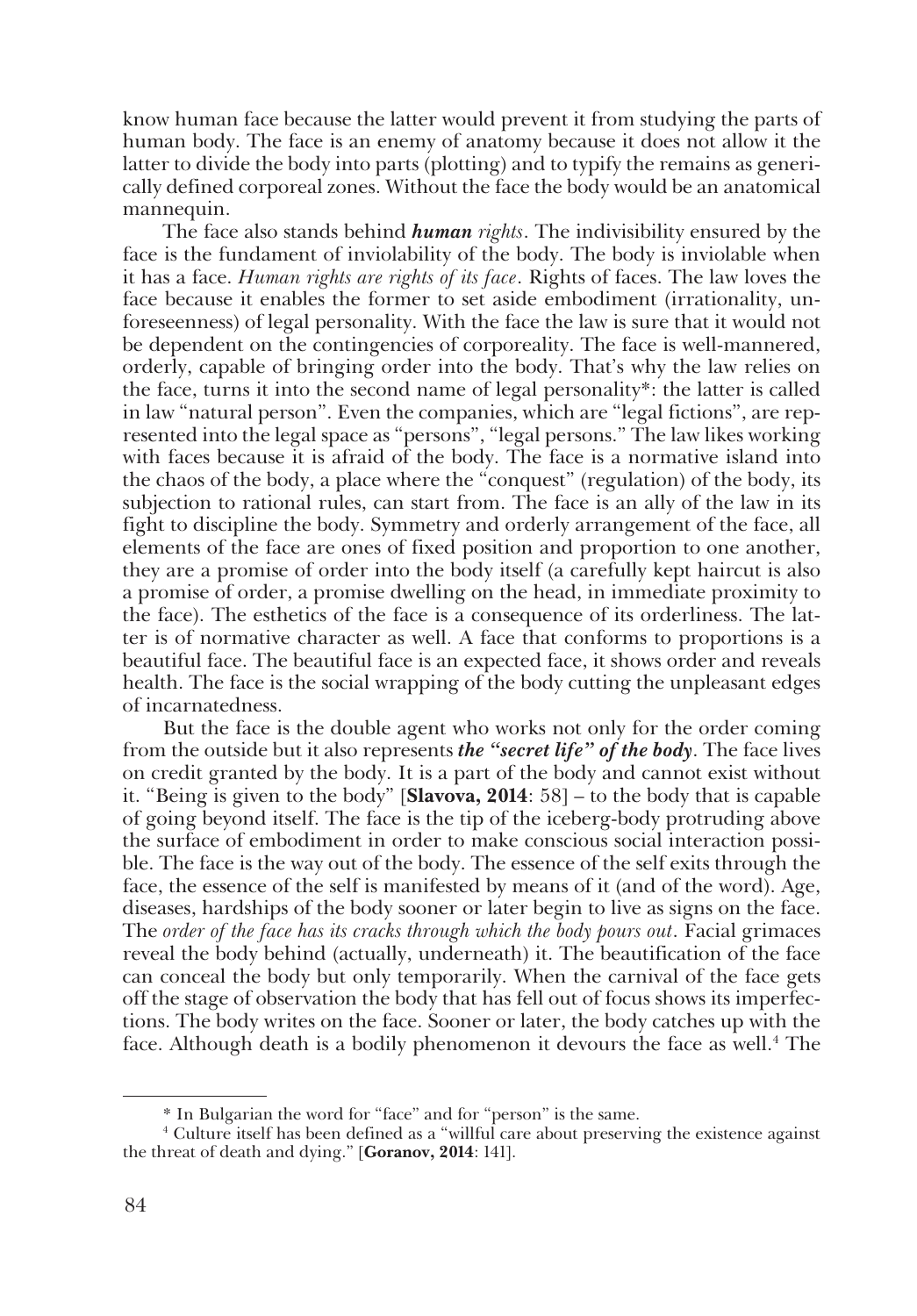body as the source of the otherness in ourselves is also the bearer of the most incomprehensible otherness – death.<sup>5</sup> The otherness of death is inaccessible for us, in contrast to the otherness of the Other whom, although we do not own, we may encounter as infinity (as a face): "only a being whose solitude has reached a crispation through suffering, and in relation with death, takes its place on a ground where the relation with the other becomes possible. The relation with the other will never be the feat of grasping a possibility" [**Levinas, 1987**: 76].

The inaccessible death provides us with access to the mortal Other. But what is most unbearable is the otherness of the dead Other, the death having struck the face of the Other. Death destroys the face as an image. In death the face becomes a mask, it is already expressionless [**Levinas, 1993**: 21]<sup>6</sup>. The otherness of the Other calling us to responsibility is already gone in the face. It has yielded to the otherness of the body, of mortality, of death which has also conquered the face through the body. The face of the dead man is "empty" and therefore alien and ominous. Life leaves the face. The face yields to the victory of death and shows the irreversibility of the latter. From a sign the face turns simply into a part of a dead body (dead organism). The eyes, "the window to human soul," are closed and cease to emanate, to tell one's life story.

The face is the *autobiographical part of the body*. What is written there is one's story his/her personal (facial) history. Only a face can have an autobiography. The body has medical history (case history/anamnesis). The face keeps the traces of the body that has already happened. The face is the place in the body where the personality is born. But *personality* is one more step outside and beyond the body.7 If the face is a part of the body, be it emancipated as a sign, personality is from the very outset constituted with the claim of independence from the body. Moreover, personality often fights against that body turning it into a necessary appendix to the face. The face is the ambassador of the personality on the territory of the body. The face is the feast of personality in the calendar of the body. The body remains between the thing (objects which are identical to themselves) and the face (the absolute Other, having turned into a sign).

The face as a synecdoche for the personality is *exterritorial*, it does not obey the "general" laws of corporeal surfaces: it does not dress, it is open (it does not get covered), its nakedness is not only recommendable but even mandatory. It is the most social and observed part of human body. If the brain (which is more and more often the substitute for personality in technological society) is the bureaucrat of the body, the face is its office. It is the faзade of reason in the body. Even where reason strives for independence from the face, i.e. a person-

<sup>5</sup> For the meaning of death for Levinas, see [**Slavova, 2013**]: "I understand myself as such as far as I experience the fear of dead, as nihilation [nйantisation], however, not in ontological sense but as the sensation of an I-ness left on its own."

<sup>&</sup>lt;sup>6</sup> Levinas points out that the death of the Other is the "first death." My responsibility towards the Other is a responsibility before his/her death. His/her death is much more important and ethically constituting for me than my own death.

<sup>7</sup> For the relationship between "face" and "personality" see [**Goranov, 2012:** 172-173**]**, where "personality" is defined as a dry distillate, an extract of human "face." Personality is the "ontological density of the face" [Ibid., p. 175].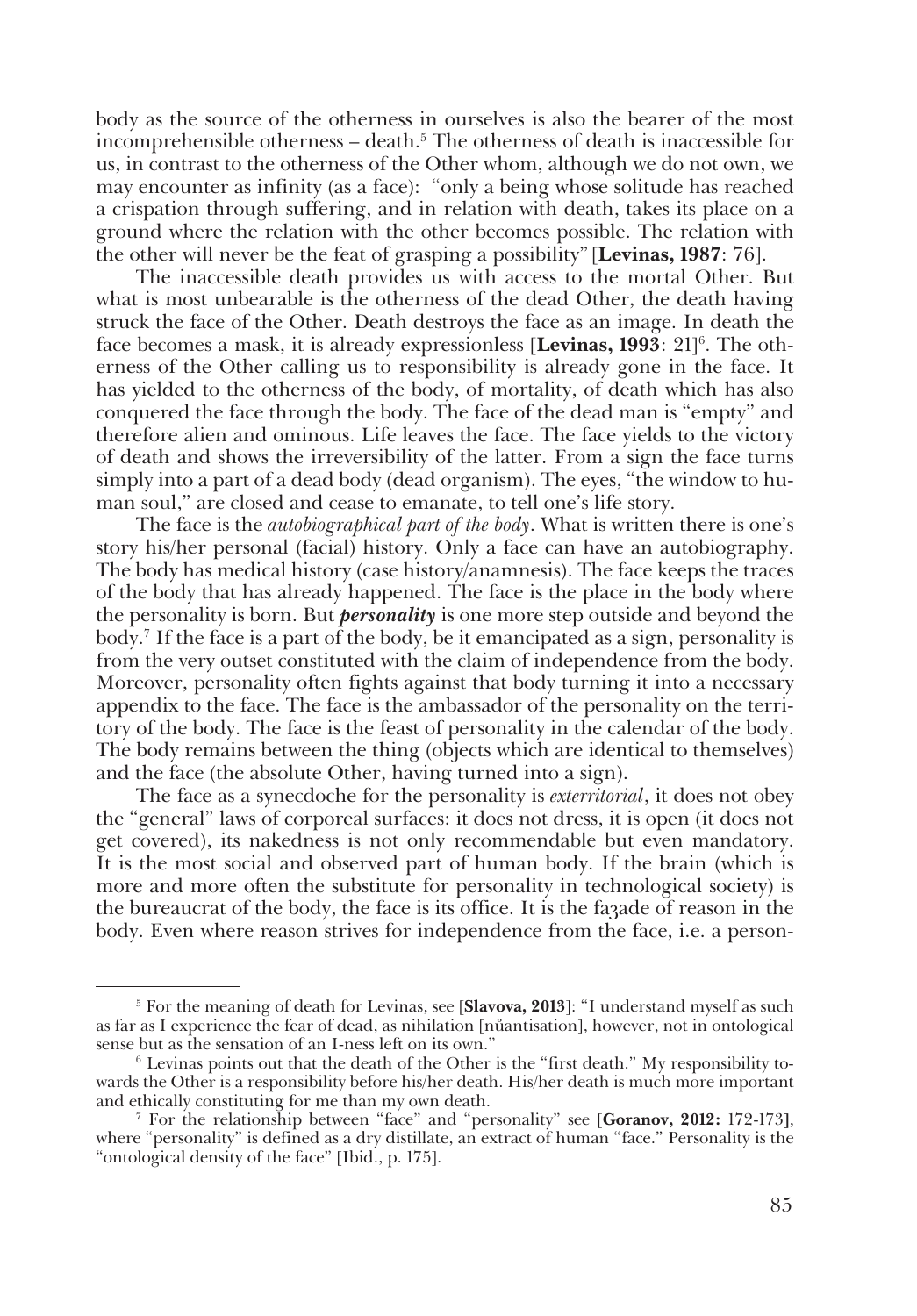ality outside man's biological embodiment (the dream of transhumanism), the reason can be socially represented (as happens in all futuristic movies) by a face. Otherwise, the reason would be simply unrecognizable for people. Thus, reason (personality) continues to be dependent on one single part of the body: the face. The dialogue between two personalities, even where we have attempted to forget about their bodies, needs their faces.

## **3. The body is dead, long live the face!**

Bodies are extras. The active actor, the agent is always the face. The body is biological background. It is not even a witness as the self is. The body becomes visible when it is being looked at by (the) face. *The face is what discovers the body*. The face seeks and brings sense. It tells stories, including the history of the body.

As a pure agent (actor) the face *is weightless*. Only bodies weigh. Without faces the bodies form a "mass," a pool of uniform and undistinguishable biological units. Only the faces raise up above them. When in a mass of bodies one recognizes specific faces they are no longer part of the "mass." Stereotypes and idealizations can hardly coexist with faces. Faceless bodies are the ideal stuff the mass is made of – in purely physical, but also in theoretical, terms. But faces can be a target of depersonalization, too, such as technologies that create robots with the same "faces." The mass production of one face, however, (at least for now) is just an imitation of a face. The robot's "face" remains a dead matter, a copy without vitality, a static double for human face. The machine cannot even wear a mask for it has no body to conceal. The face of machine will always weigh.

The face is not something given per se. The face is an *effort*. The face of the Other must be reached and achieved. It is not just a perception, the face goes beyond our sensual experience. What is written on the face must be read, recognized, turn into an image. It is not until then that the body can be loved as a face. The face reveals its depth gradually in the deepening interaction with the Other. The face appears when we start to speak to the Other, when we discern and obey the infinity in the Other enclosed in his/her finite body. Getting to the face-image (non-thing and non-phenomenon) demands an effort that we are not always ready to make. Sometimes we prefer to be surrounded by bodies without history and without faces – thus not demanding from us to be deciphered. These bodies are just part of the objects around us, passive and enduring surroundings, and not demanding faces, active subjects who change the plans of our lives. Only a face can scream "Help!" Only a face can state "Love me!"

The face of the Other will always look at us while requiring to be respected, to be *included into our world, into our common history*. Quantity is an enemy of faces. When we are surrounded by hundreds of people in some public place their faces are lost. The claim of so many faces is too grave for us to respond to it. Faces are getting undifferentiated and materialized to bodies. In the crowd faces are absorbed by bodies. The concentration of bodies leads to erosion of faces (concentration camps are an ominous experiment in this regard). Every individual story told by individual faces is drowned into the density of the bodies. The face requires space between the bodies. The effacement of a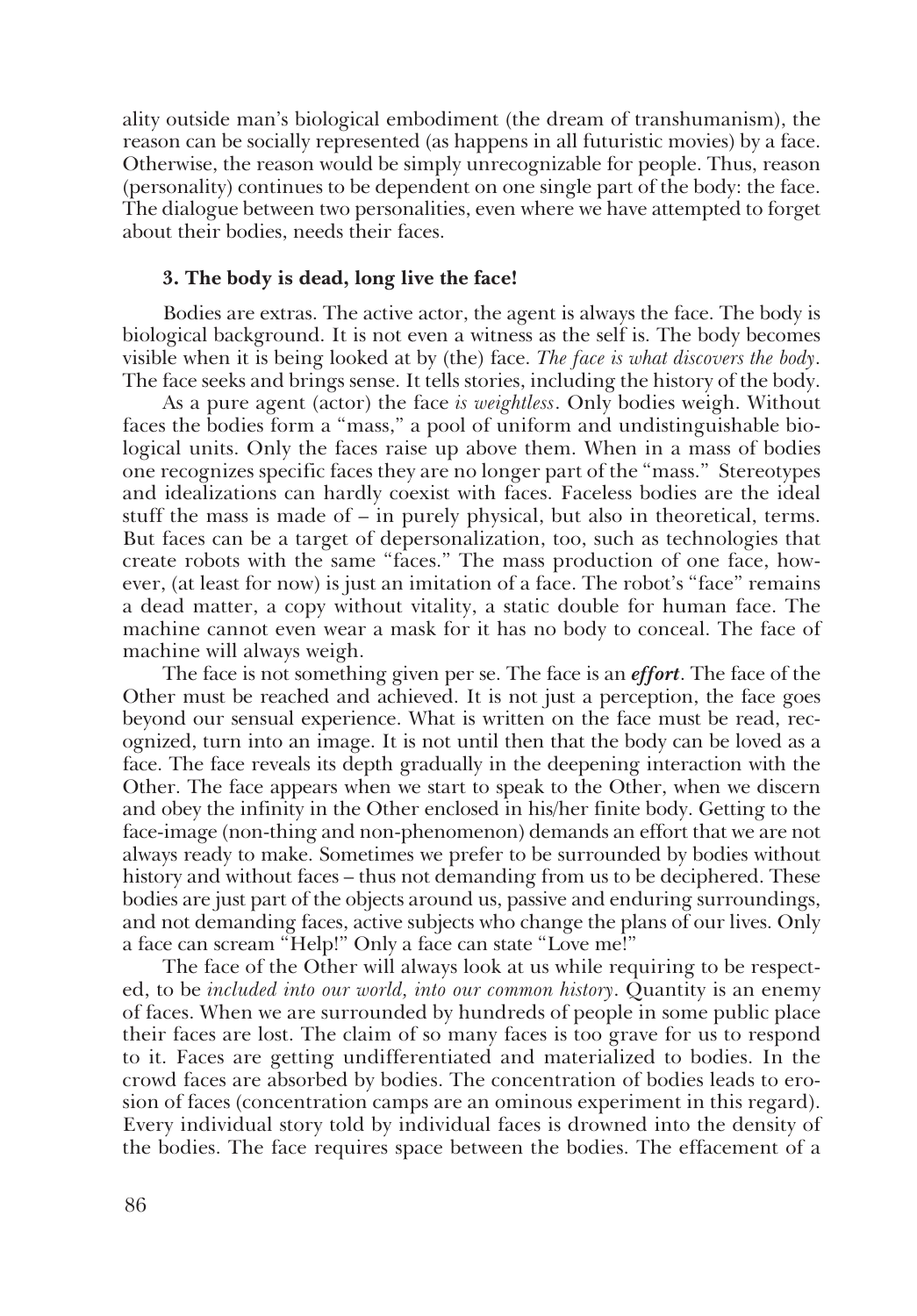one's history is undifferentiation of his/her face. All bodies become uniform, with the same anatomical typology. The crowd is a bad sequence of uniform units, a seriality of bodies whose organicity has prevailed over the idealization of the faces.

There is no *guilt* without a face. The body is a reflex, it cannot be bearer of guilt, it cannot be a "punishable person." Responsibility is an attribute of the face – the face that simultaneously calls to responsibility and is called upon to respond. For Levinas only the "face-to-face" relation is an ethical one, i.e. a relation of responsibility. The Ego comes to respond to the already Other. The Ego finds the Other who is in the foundation of Ego's existence. The being starts with the Other, not with the Ego. The face is an epiphany of the Other which reveals him/her in his/her nakedness and frailty and it is precisely for that reason that it requires obedience and care from us. The face as the defenseless otherness is infinity that brings us out of our self-sufficiency, out of our identity with ourselves. It is a commandment to assume responsibility, to take care of the Other as an alterity that is incomprehensible for us. The face is the center of the ethics of responsibility. We "respond" to the face and thus we allow its infinity (the infinity of its alterity) to break our dominance over the world. The face of the Other shows us that the world is not only ours, that there are also other subjects in it whose acts we cannot foresee and control. Our will crushes in the face of the Other. The face of the Other dethrones the supremacy of the Ego in order to call it to care for the Other, with no reciprocity. There is no symmetry between what the face requires and what the face gives. The relation of responsibility is asymmetrical, disproportional, beyond consideration.

The deformation of asymmetry which, for Levinas, is an essential characteristic of the ethical responsibility begins with the face of the Other.<sup>8</sup> It is precisely the face of the Other that calls upon us to give, that renders us helpless, that requires us to perform an unbearable and crushing duty. It promises us nothing other than infinite responsibility. But, Levinas insists, this is not an enslaving responsibility, on the contrary, it is a liberating one. It frees us of the enclosure of the Ego, of its identity, of its inability to hold difference that (s) he will never understand. The inability to understand the difference requires from us to take infinite care – for there is no way the care of infinity (such as the incomprehensible difference of the Other) to be finite. This responsibility of ours looks at us from the face of the Other. The face of the Other calls us to responsibility by depriving us from the possibility to hurt the Other – *every (physical) infringement against his/her body would be damage to the face* – a damage that is unbearable. The face turns the body into an ethically significant and protected

<sup>8</sup> See the analysis of the ideas of Levinas in [**Slavova, 2014***:* 10]: "The Other is always superior. The ethical relation is irreversible... The Ego does not expect anything from the Other, responsibility is non-reciprocal, the acts are unequal... The Other calls, commands, admonishes, (s)he calls to responsibility by his/her vulnerability but at the same time (s)he is a master as far as his/her helplessness places him/her always above the subject, makes him/her not feel guilty and responsible."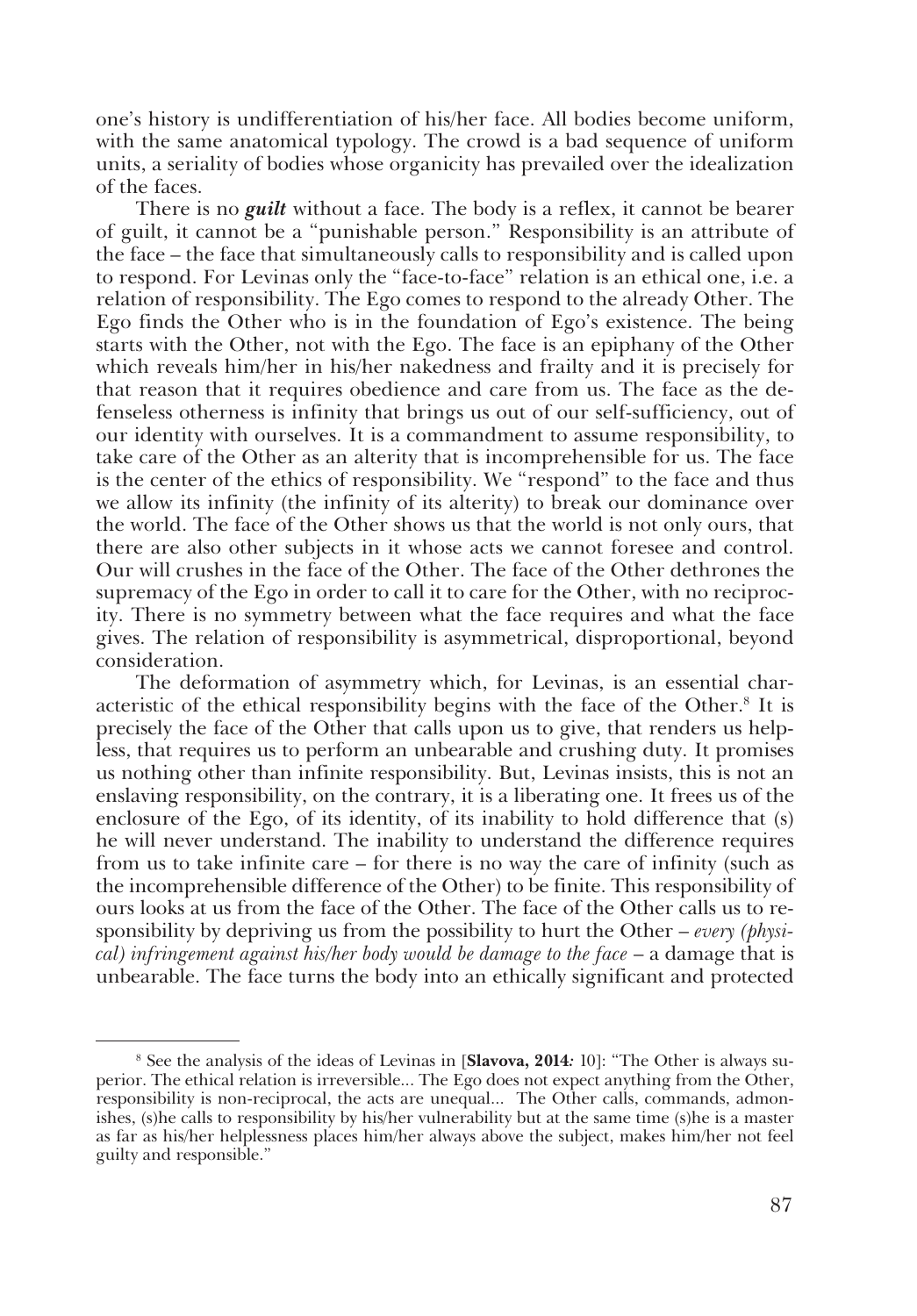territory. But the responsibility that requires a face also presumes a body. The body of the Other makes him/her a face before which we can be responsible and our bodies provide the vulnerability which renders us liable. Thanks to the face we can sacrifice our body for the Other (a body subject to the ethical responsibility). Our corporeality gives us vulnerability that makes sacrifice possible before the face of the Other, which protects his/her body. The body of the Other makes us important – for we must take care of the face of the Other. Our body enables us to stand up for our words – for we can sacrifice ourselves.

This peculiarity of the body will ensure its immortality also in the technological scenarios of *post-humanist (post-corporeal) future of man*. But the point here is not functionality that can be imitated but an essential characteristic of human interaction. The Other in human civilization is a face. The Ego is a reflection in that face. The faces ensure a great number of signs for interpretation that occurs automatically and unconsciously, as a part of the communication between people. Even if technologies try to efface (overcome) the body as a source of risks and boundaries (the "ends" of the face are in the body) they cannot avoid one of its synecdoches – the face. The face is the hearth of the body. Its image will be preserved as human even in the futurist scenarios of the man-information. *For as long as the face exists civilization can still be called human*.

One can point out several characteristics of the face which will ensure its survival after the "overcoming" of the body in the era of post-humanism – an era when post-humanists think that human personality will "free" itself from the restrictions of the body (and will not be enclosed any more "with no exit" into the body<sup>9</sup>) and will exist as "free information."<sup>10</sup> *Why will the face outlive the body?* 

Here are some convincing, in my opinion, answers:

– the face affirms the *subject's stability and identity*. The human face is difficult to change and the change thereof is associated with identity change. Plastic surgery for face changing is difficult and risky, and often, subject to statutory regulations: it is permitted exclusively for cases of disfigurement resulting from an accident, which require the "construction" of a new face. The face is a personal fixation, an identity code, which in the normative world of social interactions is, to certain extent, independent from one's embodiment. The face in itself is not vital "organ" of the body: it is not an organ of the body at all. That is why "face transplantation" is not a medical intervention, it does not help save a human life and could serve other, rather social-representative purposes. The "recipient" of a face obtains a new identity, a fresh start: the replacement of the face restarts the recipient's social history (the personal nar-

<sup>10</sup> For the utopia of the "bodiless body" of which Michel Foucault warns see [**Koleva, 2014**].

<sup>&</sup>lt;sup>11</sup> For a more detailed account of the so-called "cybernetic immortality", i.e. human survival as (mobile) information that changes its medium, see [**Kolev, 2012**]. The change of the "media" of human personality will result in an information singularity [**Vernor, 1993**].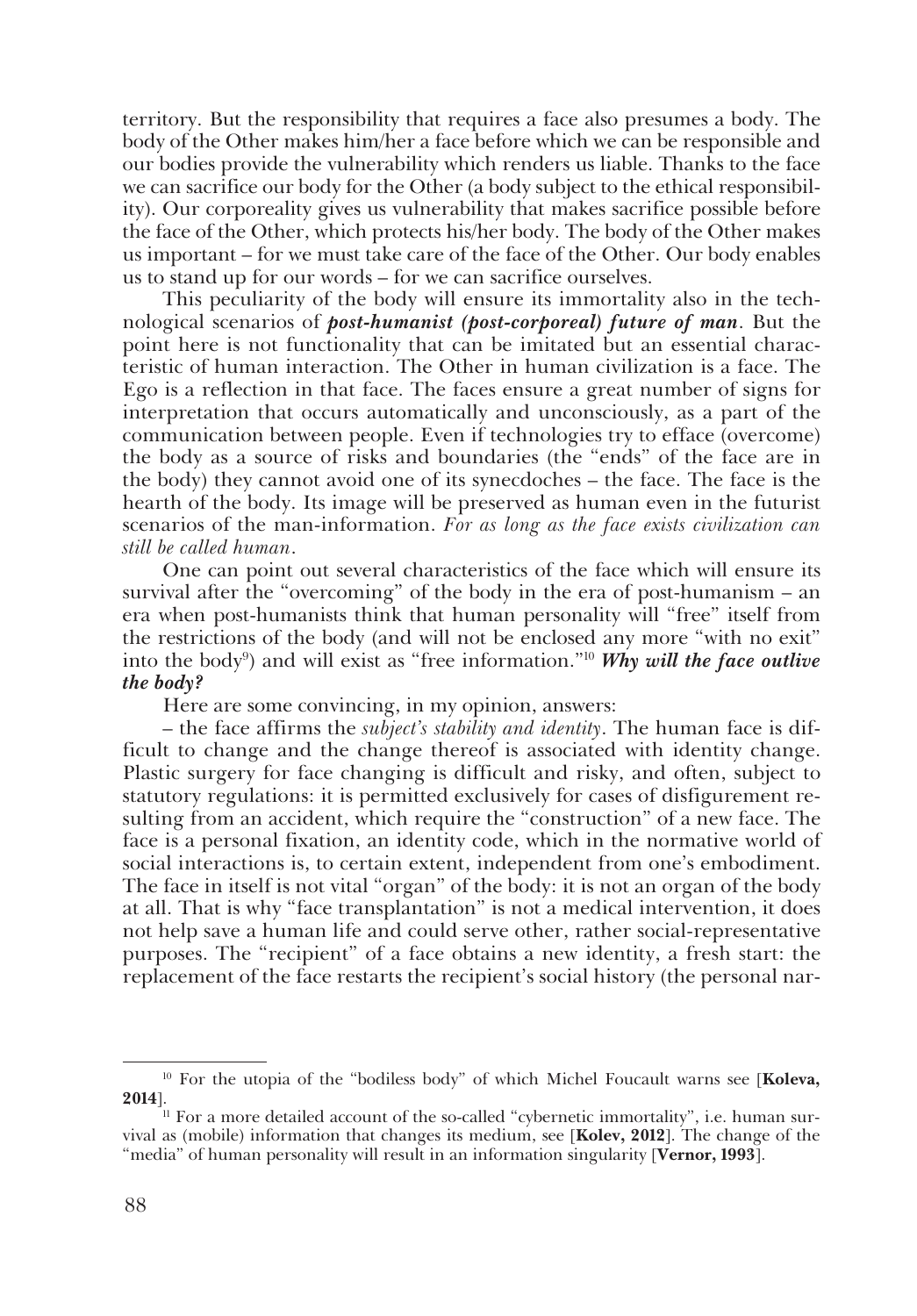rative) without treating his/her body. The face "donor" is actually deprived of identity – the "donor's" body (commonly post-mortem donation) remains an anonymous biological organism. It is deindividualized (if it has not already been deindividualized by death). A body without a face is just a generically defined organism. Although we are speaking of the Face in singular, in fact its power comes from the diversity of human faces. If there was only one face, the Face would not have that significance and impact as it does. It would be just a standard, and hence, replaceable, part of the body. It would be an organ of the body, a crypto-thing embedded into the body, fit for donation and transplantation. It is precisely the uniqueness of every face that makes to inalienable, that effaces its corporeal and material character. The uniqueness dematerializes the face to a sign for identity. It recognizes the face as an exception in the body, one that has overcome its organicity. The difference of the face revives the subject in the organism. This revitalizing difference will be needed not only in the biological organism of the past and the present but also in the silicon machine of the future which will try to replace today's concept of human body. Thus, in the future the subject will also look with and into faces resembling the faces of today;

– the face *creates proximity and suggests a capacity for mutual understanding*. The face of the Other is something we can tell apart. It is the guarantee of a possible togetherness. Evidently, "face-to-face" communication is only possible between faces. They may be different faces but they are not just an interface that can be improved by technology. They are "platforms" embedded into the biology of our subjectivity in order to ensure togetherness. The face of the Other is the wharf where my every desire to understand and reach the Other's inner world will moor. All doubts, fears, but also hopes, expectations of shared communication pass through the faces. The faces looking at each other are like an orchestra that can produce music only by the interaction of instruments. Faces react to faces. They produce reciprocal feelings and are an inseparable condition for the existence of subjectivity as we know it;

– the face *represents the subject without any alternative.* Machines without faces are like bodies without faces: things made available to the subject not for dialogue but for self-service. They cannot be full-fledged members of a (human, and it is hard for me to believe, post-human) community. On the other hand, every thing with a face is spiritualized and personalized. As a rule, things have no faces. Mannequins are not humans even if they are "full" of equipment and computers. But you cannot "talk" to a machine if you do not address its "face" and even if it is an artificial product of your desire for communication. In order to imitate "partners," robots should obtain faces. The future of robotics has a human face(s) even if it abandons human body. The functions of the face over the millions of years of biological evolution of the body could hardly be eliminated in one stroke by technologies. The face will continue, for a long time after the disappearance of the body (if we accept that this is possible at all – it would rather be a matter of different forms of concealment of the body), to be an icon of subjectivity. An icon that will always refer to the hidden human body and to its elusive dynamics that makes the human world unforeseeable and beautiful, different and cozy.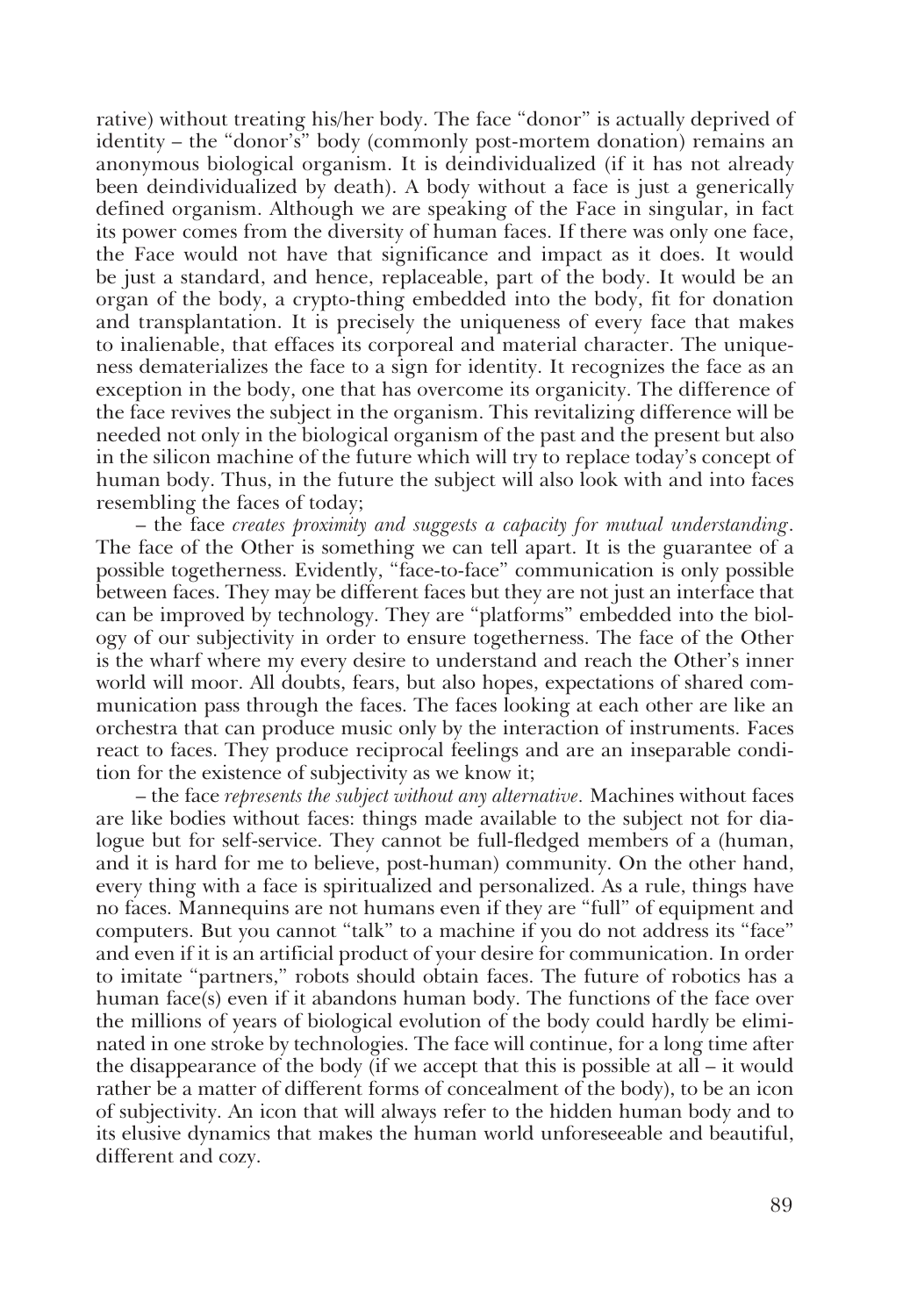As an attempt at rationalization and arrangement of the body the face will continue to live in the rational world of post-corporeal mankind as well. The law would preserve the face even after the overcoming of the body, be it as an example for its rationalizing power, as a monument of its victory, even if ambiguous, over the body. Ambiguous because the face remains nevertheless "born" and existing in the body. If the body has a place in the Post-Body Era then that place (formally) would be occupied precisely by the face. But this will not be a victory over the body as the proponents of cybernetic immortality see it but an attempt to preserve the human which, even as a face, is being of a body.

#### **REFERENCES**

**Горанов, П. 2012.** *Нищо особено. Етически предели и микроидеологии (съзерцателни есета).* София.

**Горанов, П. 2014.** *Микрологични аспекти на субекта в една етика на желанието. Естетизации и микро-идеологизации.* Дисертация. София.

**Игов, А. 2002.** *Онтология на отсъствието. Философски есета*. Пловдив.

**Колев, Т. 2012.** *Личното безсмъртие без мистика и религия*. Чирпан.

**Колева, А. 2014.** Дежурен по настояще. – В: *Култура*, 25 (2774), 04 юли 2014: "Моето тяло е мястото без изход, на което съм осъден". (Достъпно на: http:// www.kultura.bg/bg/print\_article/view/22394).

**Славова, В. 2014.** *Етиката като философия на отговорността. Изследване върху идеите на Еманюел Левинас*. София.

Славова, В. Проблемът за времето в съчинението на Е. Левинас "Времето и Другото". (Достъпно на: http://www.litclub.com/library/fil/slavova/levinas.html).

**Barrett, J. 2000.** Exploring the Natural Foundations of Religion. – *Trends in Cognitive Sciences*, 2000, No 4.

**Bergson, Henri**. **1910.** *Time and Free Will. An Essay on the Immediate Data of Consciousness*, authorised translation by F. L. Pogson. London: George Allen & Unwin Ltd, 1910 [sixth impression: 1950].

**Bernard, J. 2005.** The philosophy of the face and 20th century literature and art (January 1, 2005). Dissertations. Available from: ProQuest. Paper AAI3179794. (http:// repository.upenn.edu/dissertations/AAI3179794).

**Haidt, J. 2012.** *The Righteous Mind: Why Good People Are Divided by Politics and Religion.* NY.

**Husserl, Edmund**. **1960.** *Cartesian Meditations. An Introduction to Phenomenology*, translated by Dorion Cairns. [Seventh impression 1982]. The Hague/ Boston/ London: Martinus Nijhoff Publishers, 1960, p. 116.

**Levinas, Emmanuel**. **1969.** *Totality and Infinity. An Essay on Exteriority*, translated by Alphonso Lingis. The Hague/ Boston/ London: Martinus Nijhoff Publishers, 1969 [Second printing 1979].

**Levinas, Emmanuel**. **1987.** *Time and the Other [and additional essays]*, translated by Richard A. Cohen. Pittsburg: Duquesne University Press, 1987.

**Levinas, E***.* **1993.** *Dieu, la mort еt le temps.* Paris, 1993.